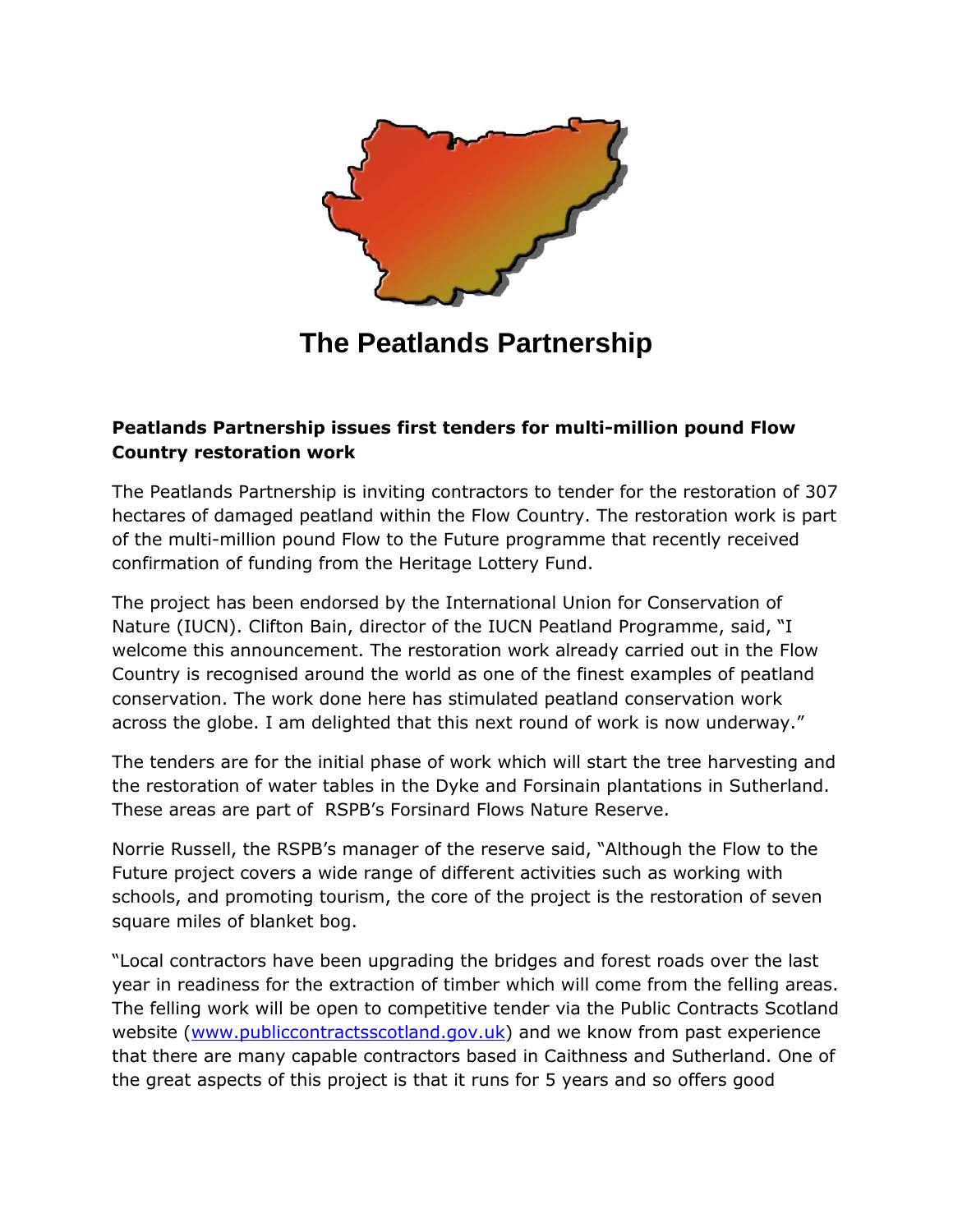opportunities for continuity of employment for that period. This is great news for the local economy."

The Flow Country is one of Europe's largest blanket bogs. It is of international importance for its wildlife but it is also plays an important role in helping us to mitigate the impacts of climate change. A healthy blanket bog is a huge store of undecayed vegetation that has grown there over thousands of years and stores huge amounts of carbon. Damaged peatland has lost much of its growing surface and instead of storing carbon, it emits carbon dioxide. This is one of the gases that contributes to climate change. By restoring the surface vegetation and raising the water level, the peatland will start to work again as a carbon store and many of the special plants and animals that lived there will return.

Ends

## **Notes**

This is one in a series of articles and press releases where the Peatlands Partnership explains the details of the £9.6 million Flow to the Future project.

The Flow to the Future project is a Peatlands Partnership project, with RSPB Scotland acting as lead Partner. The Partnership gratefully acknowledges funding from the Heritage Lottery Fund and from the following funders and supporters; Environmental Research Institute, European Regional Development Fund, Forestry Commission (Scotland), Green Stimulus Package, Highlands and Islands Enterprise, Highland Council, RSPB, Scotland Rural Development Programme, Scottish Government, Scottish Natural Heritage and The Tubney Trust.

The Peatlands Partnership includes Scottish Natural Heritage, Forestry Commission (Scotland), Highland Council, RSPB Scotland, Plantlife International and The Environmental Research Institute. It liaises with local community groups, Highlands & Islands Enterprise, the Scottish Government's Rural Payments and Inspections Directorate and the North Sutherland Community Forest Trust. It is independently chaired by John Henderson of Scrabster Farm, Caithness.

## **Contact details**

Alan Tissiman RSPB Public Affairs Manager can be contacted on 01463 228810 or 07775 227614 or [alan.tissiman@rspb.org.uk](mailto:alan.tissiman@rspb.org.uk)

Caroline Eccles Project Development Manager - Flow to the Future Project working on behalf of The Peatlands Partnership North Scotland Regional Office